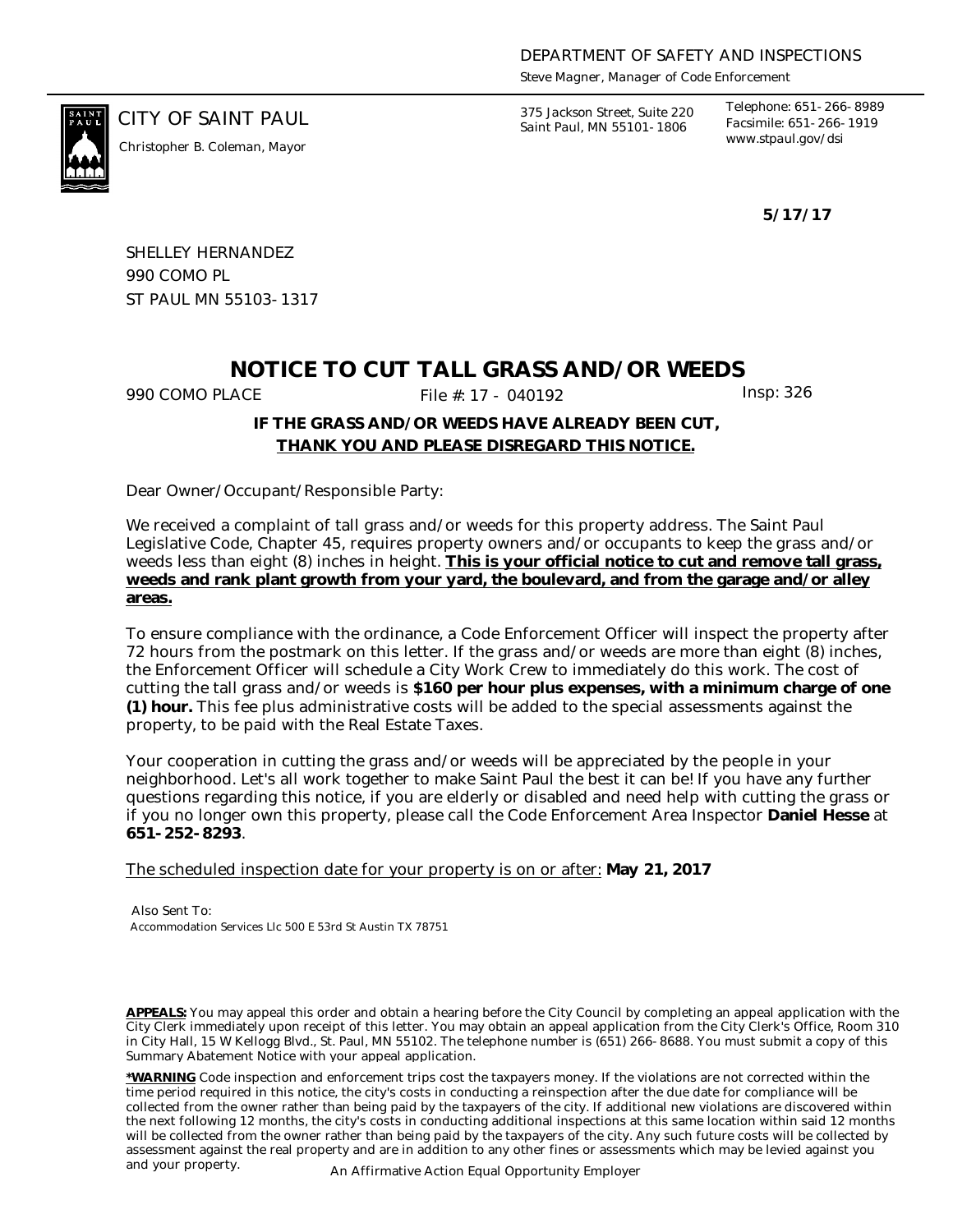*Steve Magner, Manager of Code Enforcement*

*www.stpaul.gov/dsi Christopher B. Coleman, Mayor*

CITY OF SAINT PAUL *375 Jackson Street, Suite 220 Saint Paul, MN 55101-1806*

*Telephone: 651-266-8989 Facsimile: 651-266-1919*

**5/17/17**

**OCCUPANT** 990 COMO PLACE ST PAUL MN 55103-1317

## **NOTICE TO CUT TALL GRASS AND/OR WEEDS**

990 COMO PLACE **File #: 17 - 040192** Insp: 326

### **IF THE GRASS AND/OR WEEDS HAVE ALREADY BEEN CUT, THANK YOU AND PLEASE DISREGARD THIS NOTICE.**

Dear Owner/Occupant/Responsible Party:

We received a complaint of tall grass and/or weeds for this property address. The Saint Paul Legislative Code, Chapter 45, requires property owners and/or occupants to keep the grass and/or weeds less than eight (8) inches in height. **This is your official notice to cut and remove tall grass, weeds and rank plant growth from your yard, the boulevard, and from the garage and/or alley areas.**

To ensure compliance with the ordinance, a Code Enforcement Officer will inspect the property after 72 hours from the postmark on this letter. If the grass and/or weeds are more than eight (8) inches, the Enforcement Officer will schedule a City Work Crew to immediately do this work. The cost of cutting the tall grass and/or weeds is **\$160 per hour plus expenses, with a minimum charge of one (1) hour.** This fee plus administrative costs will be added to the special assessments against the property, to be paid with the Real Estate Taxes.

Your cooperation in cutting the grass and/or weeds will be appreciated by the people in your neighborhood. Let's all work together to make Saint Paul the best it can be! If you have any further questions regarding this notice, if you are elderly or disabled and need help with cutting the grass or if you no longer own this property, please call the Code Enforcement Area Inspector **Daniel Hesse** at **651-252-8293**.

The scheduled inspection date for your property is on or after: **May 21, 2017**

Also Sent To: Shelley Hernandez 990 Como Pl St Paul MN 55103-1317 Accommodation Services Llc 500 E 53rd St Austin TX 78751

**APPEALS:** You may appeal this order and obtain a hearing before the City Council by completing an appeal application with the City Clerk immediately upon receipt of this letter. You may obtain an appeal application from the City Clerk's Office, Room 310 in City Hall, 15 W Kellogg Blvd., St. Paul, MN 55102. The telephone number is (651) 266-8688. You must submit a copy of this Summary Abatement Notice with your appeal application.

**\*WARNING** Code inspection and enforcement trips cost the taxpayers money. If the violations are not corrected within the time period required in this notice, the city's costs in conducting a reinspection after the due date for compliance will be collected from the owner rather than being paid by the taxpayers of the city. If additional new violations are discovered within the next following 12 months, the city's costs in conducting additional inspections at this same location within said 12 months will be collected from the owner rather than being paid by the taxpayers of the city. Any such future costs will be collected by assessment against the real property and are in addition to any other fines or assessments which may be levied against you and your property. An Affirmative Action Equal Opportunity Employer